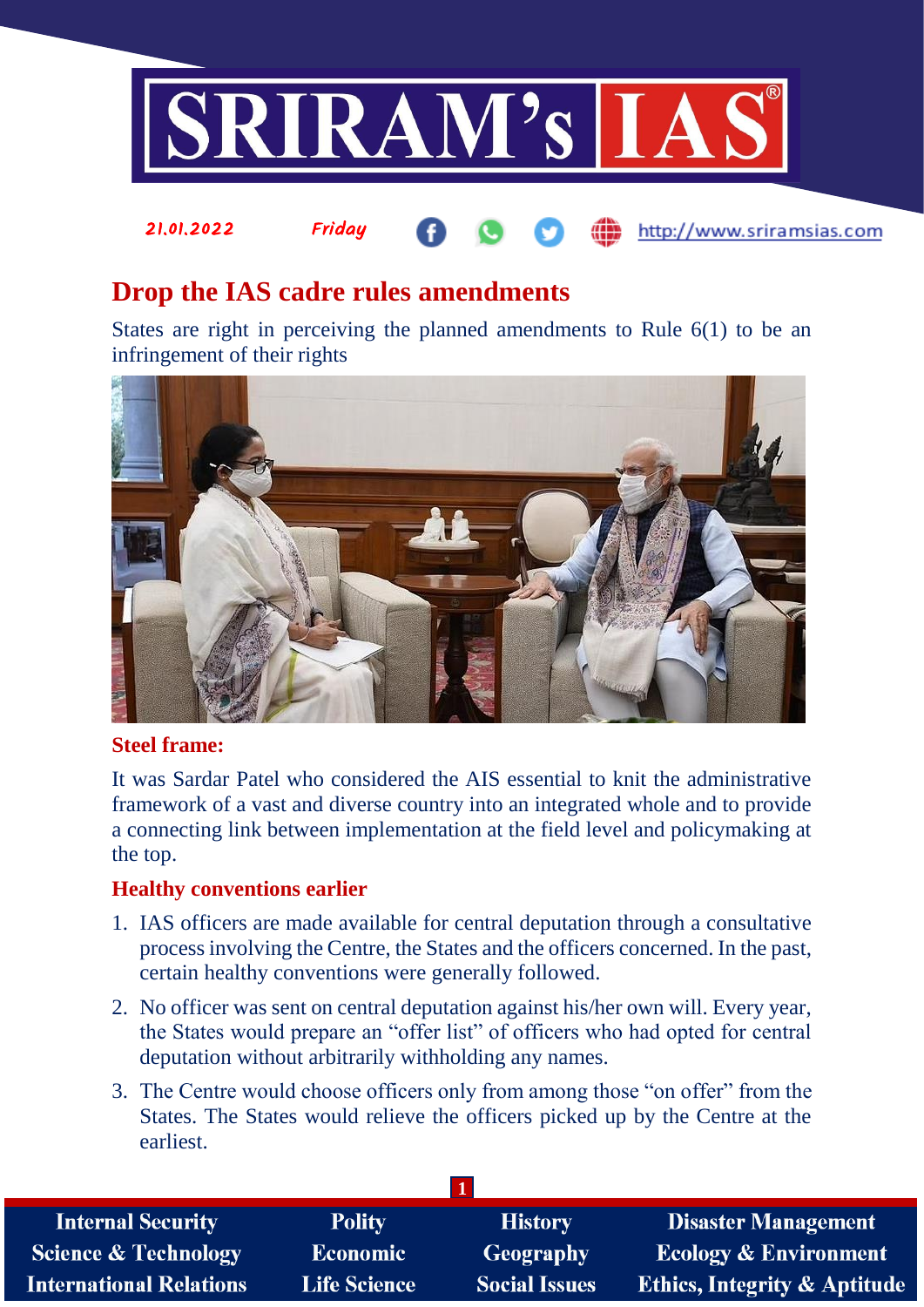

**fin** http://www.sriramsias.com

# **When politics intruded**

21.01.2022 Friday

- 1. Unfortunately, both the Centre and the States have at times flouted these healthy conventions for political considerations.
- 2. In July 2001, the Centre unilaterally "placed at its disposal" the services of three IPS officers of Tamil Nadu cadre. In December 2020, the Centre did the same in respect of three IPS officers of the West Bengal cadre. In all these cases, the States concerned refused to relieve the officers.
- 3. Some States used to vindictively withhold the names of some of the officers who had opted for central deputation or delay their relief after they were picked up by the Centre.
- 4. An egregious example was that of a senior IPS officer who was not allowed to join the Central Bureau of Investigation despite earlier clearance and was suspended by the Government of Tamil Nadu in May 2014 when she relieved herself from the State pursuant to the Centre's direction.

### **Rule 6(1) as it stands today:**

- 1. The Central Government has proposed four amendments to Rule 6(1) of the IAS (Cadre) Rules, 1954 dealing with the deputation.
- 2. The existing Rule 6(1) states that a cadre officer may be deputed to the Central Government (or to another State or a PSU) only with the concurrence of the State Government concerned.
- 3. However, it has a proviso that states that in case of any disagreement, the matter shall be decided by the Central Government.

### **Two of the four proposed amendments are disconcerting.**

- 1. One is a new proviso making it mandatory for the State government to provide a certain fixed number of IAS officers for central deputation every year.
- 2. The proposed amendment more or less compels a State government to offer IAS officers for central deputation even when these officers themselves may not wish to go on central deputation.
- 3. Poor working conditions in junior-level posts, an opaque and arbitrary system of empanelment for senior-level posts, and lack of security of tenure at all

| <b>Internal Security</b>        | <b>Polity</b>       | <b>History</b>       | <b>Disaster Management</b>              |  |  |  |
|---------------------------------|---------------------|----------------------|-----------------------------------------|--|--|--|
| <b>Science &amp; Technology</b> | <b>Economic</b>     | Geography            | <b>Ecology &amp; Environment</b>        |  |  |  |
| <b>International Relations</b>  | <b>Life Science</b> | <b>Social Issues</b> | <b>Ethics, Integrity &amp; Aptitude</b> |  |  |  |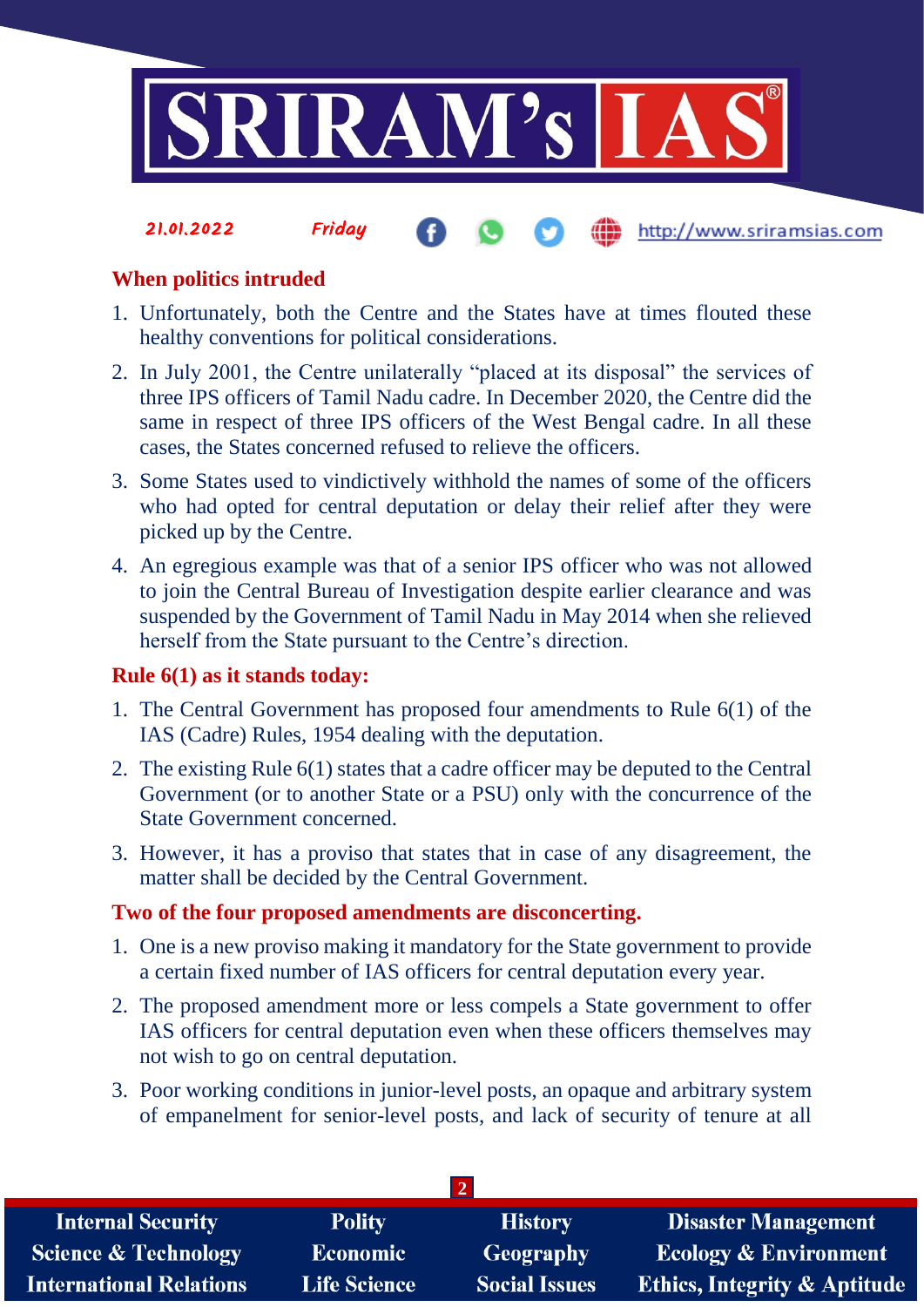

#### 21.01.2022 Friday http://www.sriramsias.com

levels are the real reasons for the shortage of IAS officers, which the Centre should address.

- 4. With the Government of India itself enthusiastically promoting lateral entry to posts in the Centre and providing an increased share of central deputation posts to the central services, there is no need to push unwilling IAS officers on central deputation.
- 5. The other is a proviso that requires the State government to release such officers whose services may be sought by the Central Government in specific situations.
- 6. Based on experiences of the recent past, State governments have a justified apprehension that this proviso may be misused for political considerations.
- 7. What if the Centre unilaterally places at its disposal the services of the Chief Secretary, Principal Secretary to the Chief Minister and other key officers of a State ruled by a rival party or deputes them to other States?

## **Long-term damage**

- 1. States are right in perceiving the proposed amendments as a serious infringement of their rights to deploy IAS officers as they deem best, especially when the cutting edge of policy implementation is mostly at the State level.
- 2. The contemplated changes have grave implications for the independence, security and morale of IAS officers.
- 3. If States begin to doubt the loyalty of IAS officers, they are likely to reduce the number of IAS cadre posts and also their annual intake of IAS officers. They may prefer officers of the State Civil Services to handle as many posts as possible.
- 4. In course of time, the IAS will lose its sheen, and the best and the brightest candidates will no longer opt for the IAS as a career. Short-sighted decisions can do long-term damage to the polity.

## **Think cooperative federalism**

1. In the words of jurist Nani Palkhivala, "A national consensus should clearly remind the Centre that it has not inherited the Viceroy's mantle of paramountcy... The Centre would have no moral authority to govern unless it

| <b>Internal Security</b>        | <b>Polity</b>       | <b>History</b>       | <b>Disaster Management</b>              |  |  |  |
|---------------------------------|---------------------|----------------------|-----------------------------------------|--|--|--|
| <b>Science &amp; Technology</b> | Economic            | Geography            | <b>Ecology &amp; Environment</b>        |  |  |  |
| <b>International Relations</b>  | <b>Life Science</b> | <b>Social Issues</b> | <b>Ethics, Integrity &amp; Aptitude</b> |  |  |  |